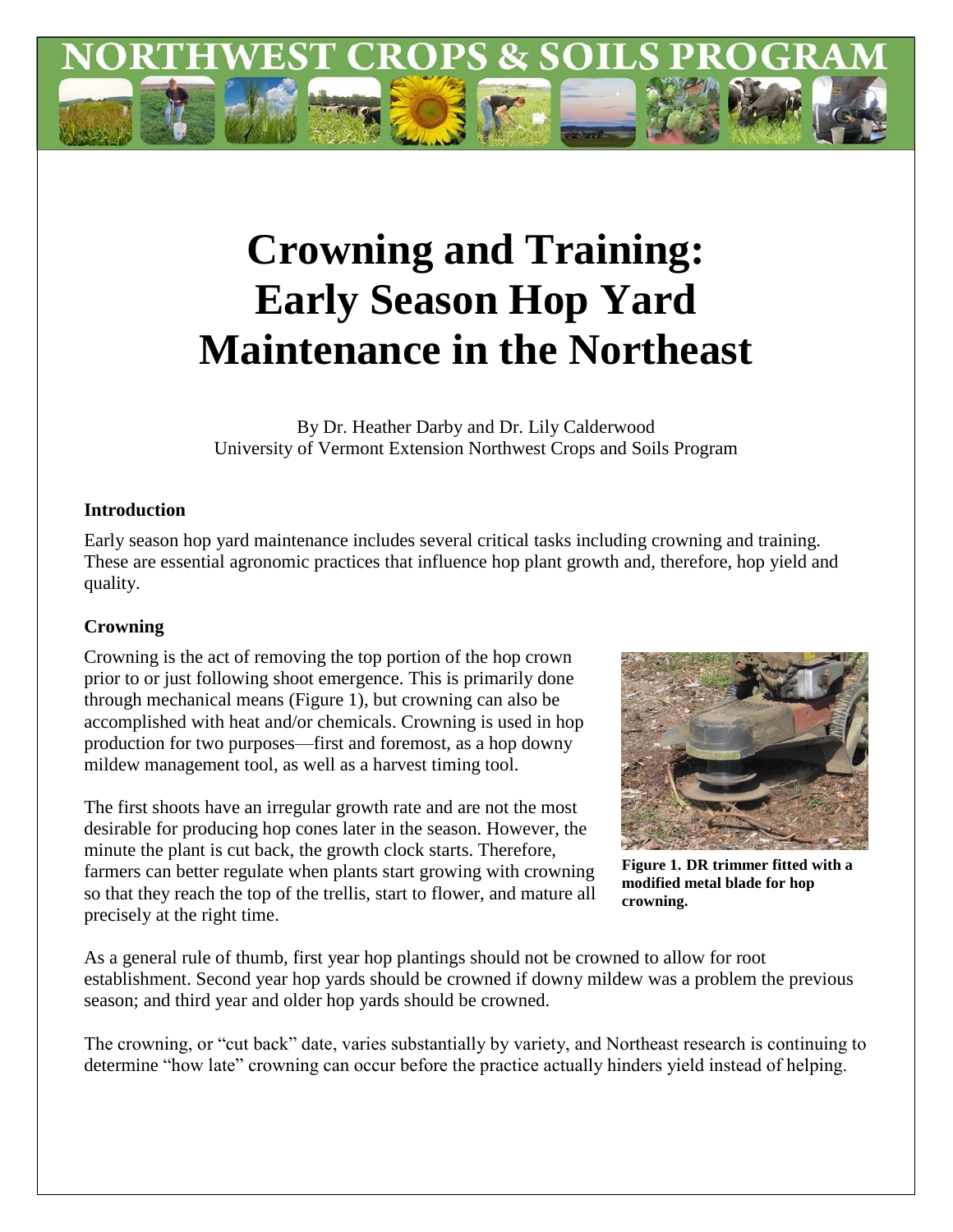#### **Training**

Training hop bines is another critical early season agronomic practice in the hop yard (Figure 2). The bines—3 or 4 shoots per hill—should be wound clockwise around training strings. As the plants grow towards the sun over the course of each day, they will wind themselves up the string. Most standard hop trellises are designed to allow plants to grow to heights reaching at least 18 to 20 feet, allowing the hop plants to develop the side arms from which the burrs/cones are produced at heights from 5 to 18 feet. Proper trellis height is important to assure the highest yield and quality possible. Any higher, the plants would have too much vegetation, not producing enough cones. Any lower, the plants would have too little vegetation, not producing enough or high quality cones (Figure 3).



**Figure 2. Training hops at Borderview Research Farm.**

Hop plants grow quickly, putting on a large amount of biomass in a short period of time. In general, the vegetative part of the season occurs before the summer solstice (June 21) and the reproductive growth phase occurs from June 21 until harvest. The hop reproduction phase primarily includes the development of burrs which slowly grow into the flowers/cones. Hop plants are triggered to produce burrs based on a combination of day length, the number of nodes (17), temperature, and the environment. Each variety differs in its sensitivity to day length (photoperiod).

At our research hop yard at Borderview Research Farm in Alburgh, Vermont, three to four bines per hill were trained the week of May 20, 2015. This gave plants 33 days of vegetative growth to reach the top of the trellis and hypothetically giving enough time to develop ample side arms for cone development. Assuming the plants grew 6 inches per day, they were able to grow to the top of the 192-inch trellis by



June 21. Unfortunately, 33 days were not enough for many of the varietals to reach the top of the wire by the June 21st date. Very cool weather during the months of April and June led to late emergence of hop shoots, late crowning, and slow growth during a critical development period. More research is needed to help farmers make critical decisions such as last possible crowning dates and earliest training dates to minimize disease and maximize yields.

**Figure 3. The effect of training early, just right, and late. Illustration courtesy of David Gent.**